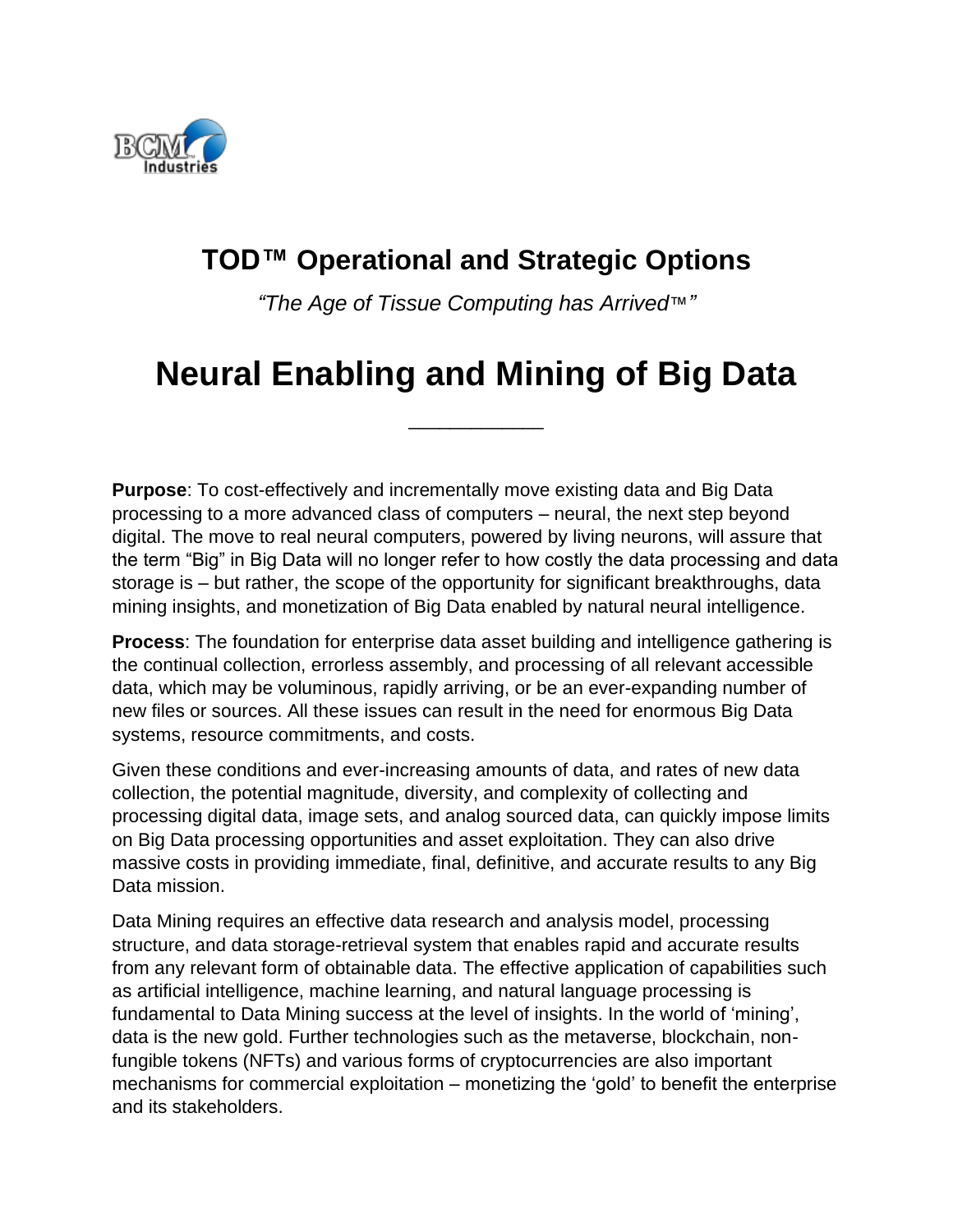**Solutions and Strategies**: The forthcoming availably of a family of Tissue Operating Device (TOD™) neural computers will create opportunities for a massive change to Big Data acquisition, processing, storage, mining and monetization.

TOD™ Tissue Computers (TCs), powered by living neurons, are the only strategic solution for Big Data. TOD™ will explore, learn and ultimately provide correct answers to Big Data questions and challenges, based on limited guidance and partial information. Trained neurons will naturally think, and intuitively apply accumulated knowledge to fill-in missing gaps, steps, logic, calculations, or procedures. This will remove many of the restrictions and obstacles currently facing Big Data enterprise solutions.

In a similar manner, TCs will greatly expand Big Data storage and retrieval capabilities. User programable access to natural and powerful neural learning and memory, and the organized rapid retrieval of data from single neurons and the wider neural networks they live in, will prove greatly superior to, and much less costly than existing digital information storage and retrieval.

Within the DNA of every living neuron (found throughout the Animal Kingdom) is a near infinite storage capacity. Individual neurons 'remember' (store and retrieve) information, but the way they connect and operate with other neurons to form neural networks, the storage capacity of the neural network increases exponentially with neural population growth. This makes virtually infinite data storage a powerful reality – readily available and accessible to users of all TOD™ models. Estimates are that all of the data currently in existence could be stored in just a few grams of neural DNA. Within this context, TOD™ Models offer from 16 million to over 5 billion neurons operating in living neural networks. For more information on this subject see the BCM website TOD Article and Press Releases.

Big Data, prepared for Data Mining, can be structured, unstructured, and semistructured. As of these data structural options, plus the ability to handle analog images, sounds and other naturally occurring information, other than just digital 'data' (reduced to binary zeros and ones) are fully compatible with all TOD™ Models.

TOD™ offers users access to adaptive thinking, based on the ability of living neurons to form direct connections to one another. This process allows neurons to create and adapt their own neural networks. The result is a consolidated pool of thinking, learning, accumulated knowledge, and intuitive neural intelligence.

Digital computers only perform tasks they are programed to perform by the user or application programmer. This will also be true of digital neural networks built with silicon chips designed to imitate real neurons. In the case of living neurons, the user or application programmer only needs to train the neurons on the general parameters of the task at hand, including the specific objectives and high-level goals of the Big Data challenge. Thereafter, the neural network may need further general guidance or support from the user's human intelligence, to guide TOD™ toward the answer.